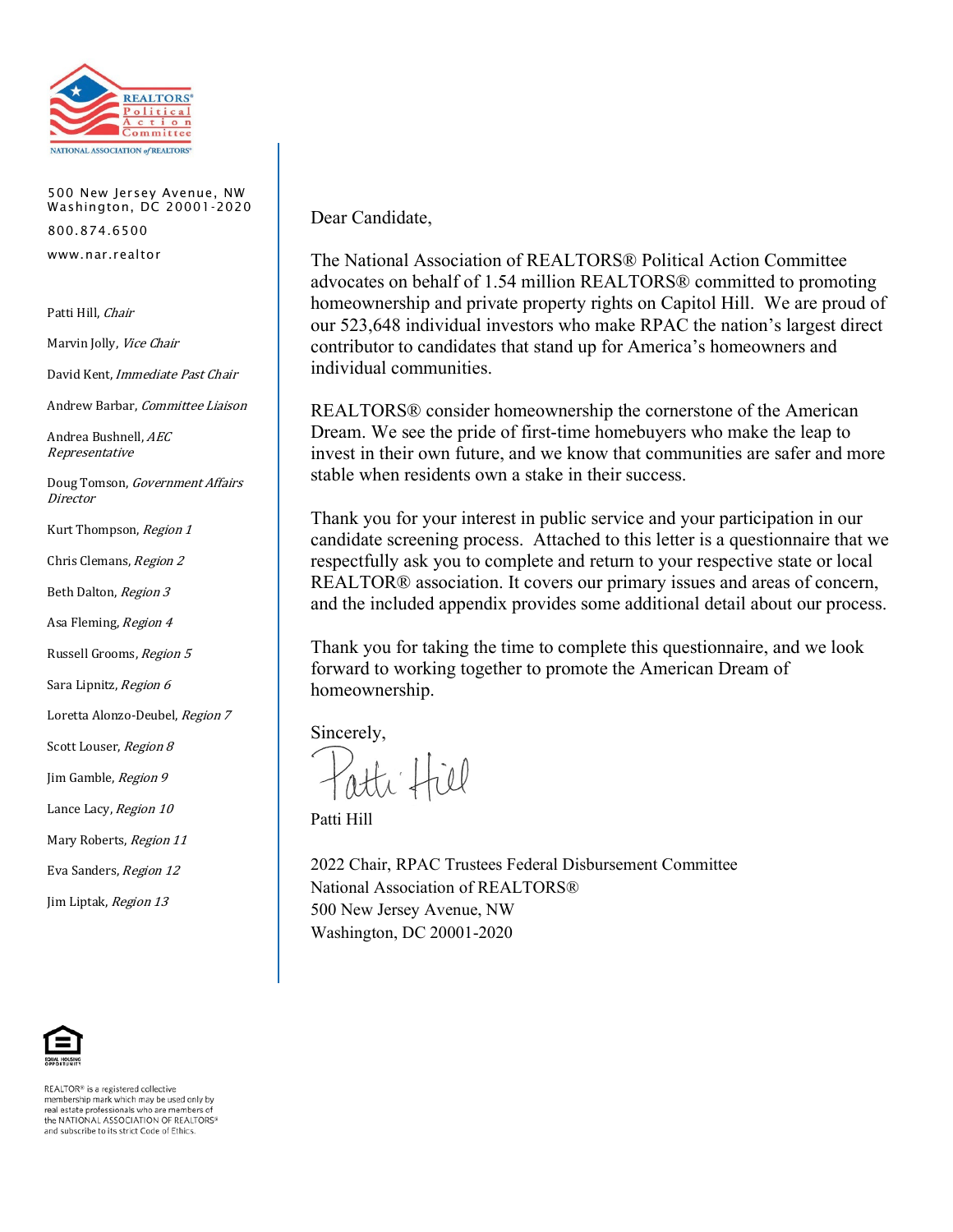# **Section I: Campaign**

Candidate's Full Name:

| Campaign Headquarters Street Address (Do not use Post Box address):               |  |  |                                                                                                  |  |
|-----------------------------------------------------------------------------------|--|--|--------------------------------------------------------------------------------------------------|--|
|                                                                                   |  |  |                                                                                                  |  |
|                                                                                   |  |  |                                                                                                  |  |
|                                                                                   |  |  |                                                                                                  |  |
|                                                                                   |  |  | State/Congressional District: Political Party: 2001                                              |  |
|                                                                                   |  |  |                                                                                                  |  |
|                                                                                   |  |  |                                                                                                  |  |
| Previous public offices or appointments:                                          |  |  |                                                                                                  |  |
| <b>Section II. Final</b>                                                          |  |  |                                                                                                  |  |
|                                                                                   |  |  |                                                                                                  |  |
|                                                                                   |  |  |                                                                                                  |  |
| How much do you expect to spend?                                                  |  |  | • (Please choose range for each election: $\leq$ \$250,000; \$250,000-\$500,000; over \$500,000) |  |
|                                                                                   |  |  | Primary: Ceneral: Ceneral:                                                                       |  |
| Is the candidate willing to accept PAC funding? Yes _____________________________ |  |  |                                                                                                  |  |

\_\_\_\_\_\_\_\_\_\_\_\_\_\_\_\_\_\_\_\_\_\_\_\_\_\_\_\_\_\_\_\_\_\_\_\_\_\_\_\_\_\_\_\_\_\_\_\_\_\_\_\_\_\_\_\_\_\_\_\_\_\_\_\_\_\_\_\_\_\_\_\_\_\_\_\_\_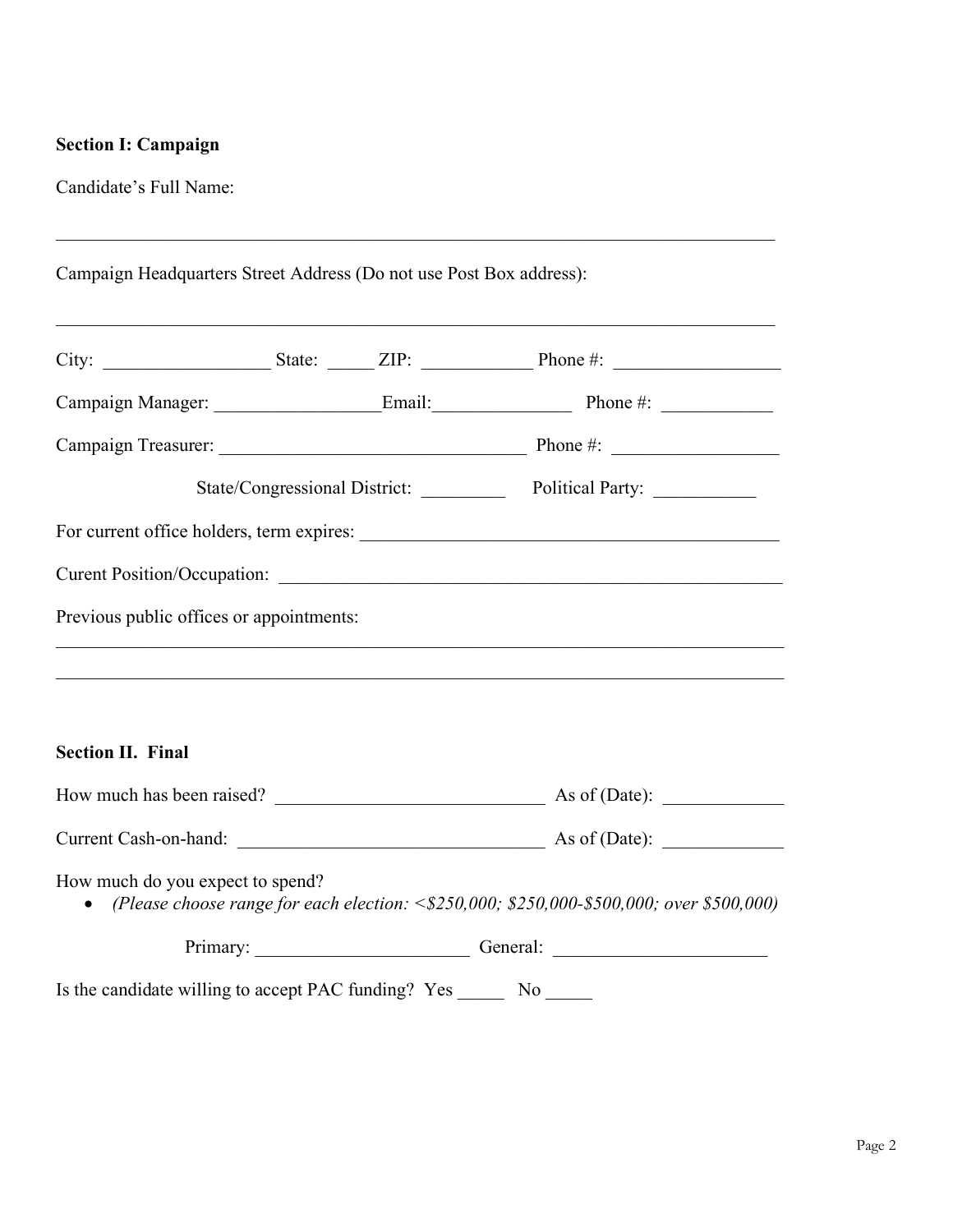#### **Section III. Basis for Candidacy**

Please give three (3) reasons why you are running:

List major endorsements received for this race:

#### **Section IV. Organizational**

- 1. What previous relationship has this candidate had with the REALTOR® association?
- 2. Please name REALTORS<sup>®</sup> supportive of your candidacy and if they hold any leadership roles within the campaign.

3. What are demographics of your district, (i.e. number of registered voters; % registered in both parties; rural, suburban, urban; racial mix, blue/white collar, homeowners, renters)?

4. What is your campaign's plan/strategy to win?\_\_\_\_\_\_\_\_\_\_\_\_\_\_\_\_\_\_\_\_\_\_\_\_\_\_\_\_\_\_\_\_\_

5. Are you using pollsters or other consultants? (Please name them and provide office address and phone number.)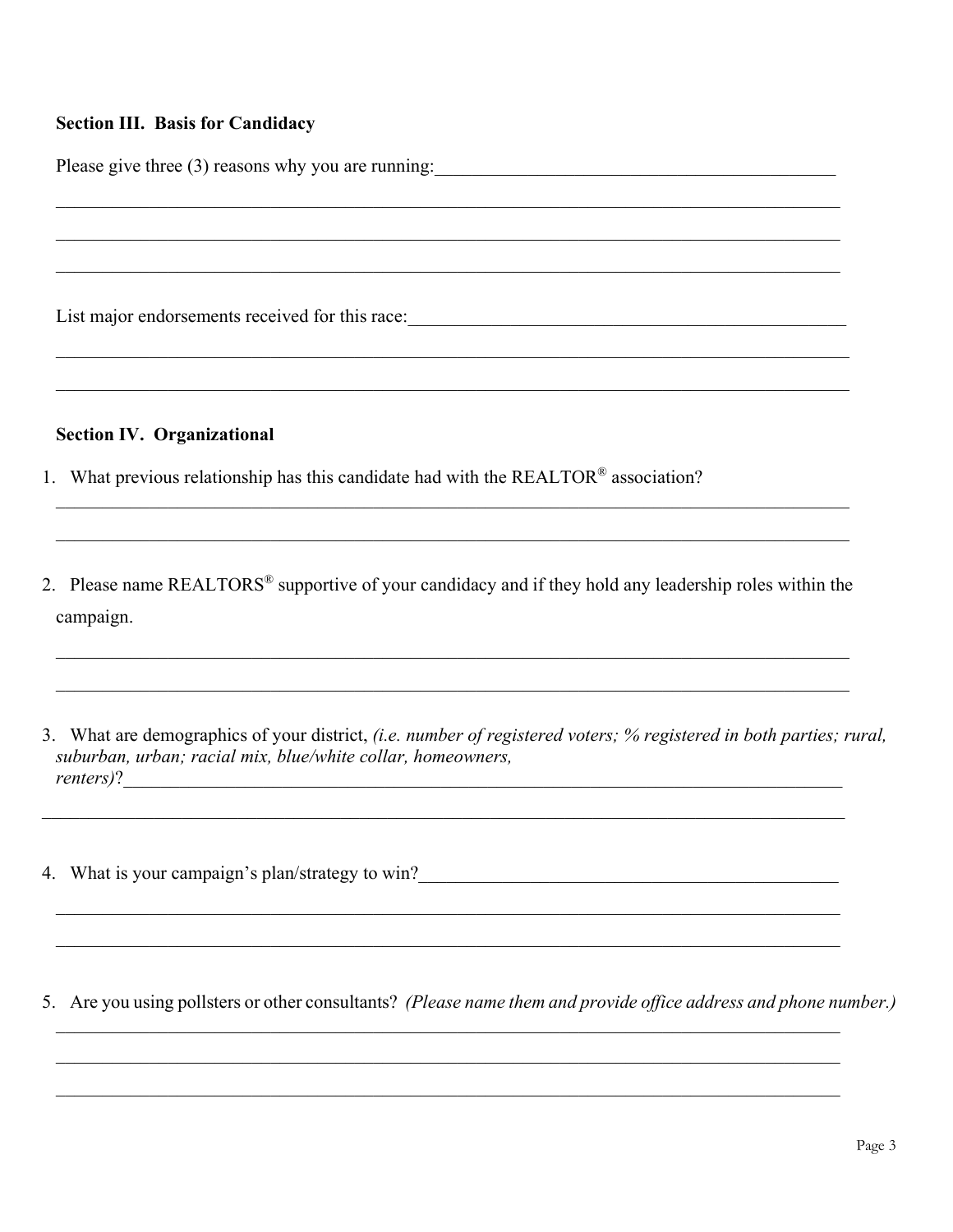6. Please provide most recent polling information: *(results, when poll was taken, who conducted poll)*

\_\_\_\_\_\_\_\_\_\_\_\_\_\_\_\_\_\_\_\_\_\_\_\_\_\_\_\_\_\_\_\_\_\_\_\_\_\_\_\_\_\_\_\_\_\_\_\_\_\_\_\_\_\_\_\_\_\_\_\_\_\_\_\_\_\_\_\_\_\_\_\_\_\_\_\_\_\_\_\_\_\_

 $\mathcal{L}_\mathcal{L} = \mathcal{L}_\mathcal{L} = \mathcal{L}_\mathcal{L} = \mathcal{L}_\mathcal{L} = \mathcal{L}_\mathcal{L} = \mathcal{L}_\mathcal{L} = \mathcal{L}_\mathcal{L} = \mathcal{L}_\mathcal{L} = \mathcal{L}_\mathcal{L} = \mathcal{L}_\mathcal{L} = \mathcal{L}_\mathcal{L} = \mathcal{L}_\mathcal{L} = \mathcal{L}_\mathcal{L} = \mathcal{L}_\mathcal{L} = \mathcal{L}_\mathcal{L} = \mathcal{L}_\mathcal{L} = \mathcal{L}_\mathcal{L}$ 

# *V. RPAC CANDIDATE QUESTIONAIRE: NAR LEGISLATIVE PRIORITIES*

### *I. INSURANCE*

*The National Flood Insurance Program ensures access to vital flood coverage which is not included in the standard homeowners' policy. Today, more than 5 million property owners in 23,000 communities nationwide rely on this program for protection from floods, which cost more lives and property than any other natural disaster in the U.S. Without this insurance, these property owners would have to turn back to the federal government for rebuilding assistance after floods, as they did before the program was created in 1968. Recently the program had a number of short-term extensions ranging from a few weeks to months. It was recently extended through December 3, 2021.* 

## *Do you support continuation of the National Flood Insurance Program?*

|                 | $\equiv$ Support | $\_\_$ Oppose | __Undecided |  |
|-----------------|------------------|---------------|-------------|--|
| Please explain: |                  |               |             |  |
|                 |                  |               |             |  |
|                 |                  |               |             |  |

### *II. HOUSING & MORTGAGE FINANCE*

*Currently, there is discussion about the role that government should play in the secondary mortgage market, and how the nation's Government-Sponsored Enterprises (GSEs), Fannie Mae and Freddie Mac, should be handled. NAR supports the creation of government-chartered, shareholder-owned utilities subject to regulation on product types, revenue generation and expenditures. The new utilities will retain portfolio practices to ensure the mission of Fannie and Freddie continue to meet the needs of consumers with strong taxpayer safeguards and private capital investment. NAR recommends that the utilities be managed to encourage private capital participation in the secondary mortgage market. NAR believes that the future housing finance system must ensure that there is mortgage capital in all markets at all times and under all economic conditions, and that there is an explicit government guarantee in the secondary market, which should ensure the availability of long term, fixed-rate mortgage products (i.e. 30-yr fixed-rate mortgage).*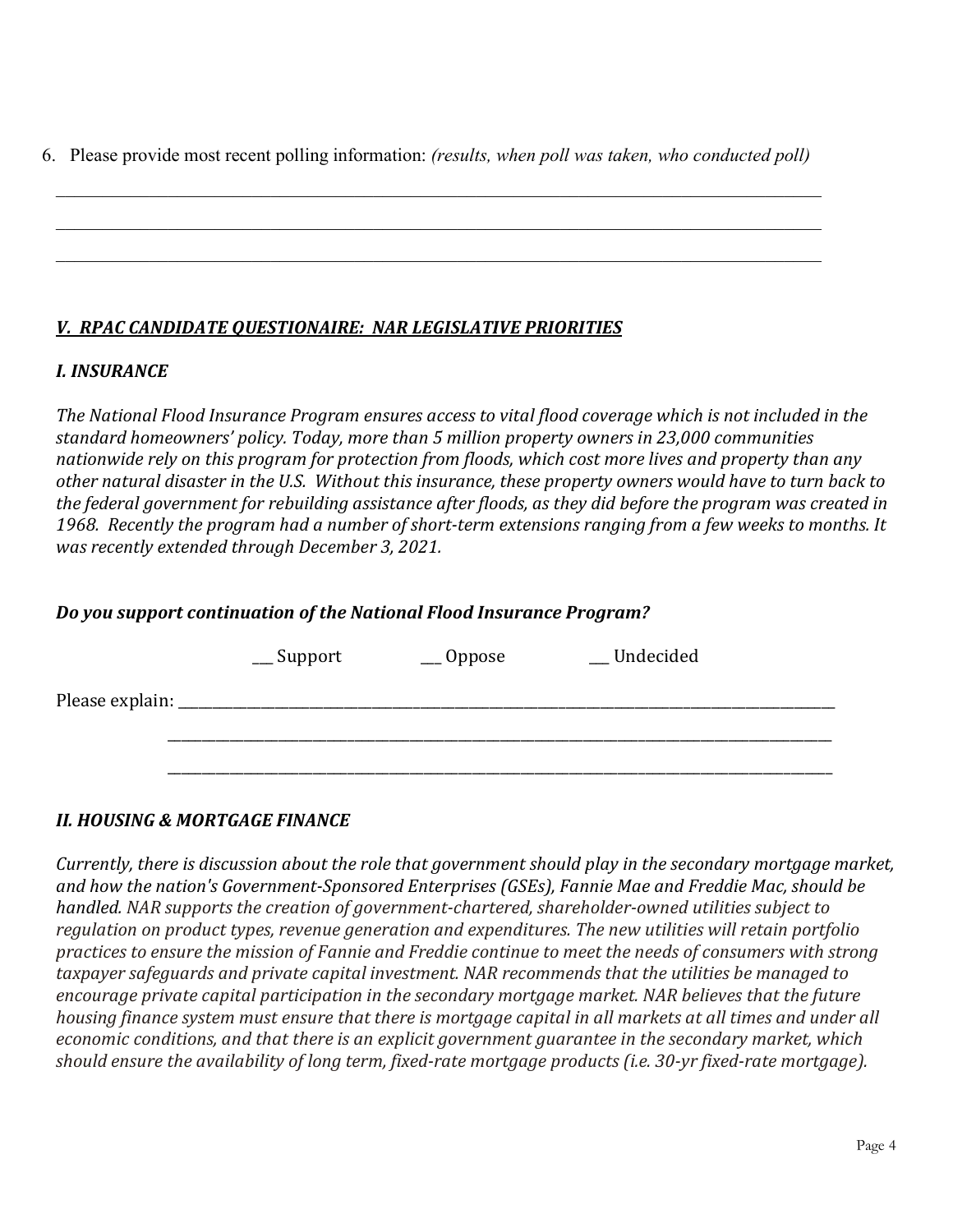*Do you support some level of government participation in the secondary mortgage market to ensure liquidity and the availability of long-term fixed-rate mortgage products?* 

|                 | $\equiv$ Support | $\_\_$ Oppose | __Undecided |  |
|-----------------|------------------|---------------|-------------|--|
| Please explain: |                  |               |             |  |
|                 |                  |               |             |  |
|                 |                  |               |             |  |

### *III. DATA PRIVACY & SECURITY*

*REALTORS® recognize the importance of protecting client data entrusted to them and support common sense data privacy and security safeguards. However, REALTORS® believe that Congress should enact data privacy legislation that avoids burdening small businesses that lack the resources available to larger companies. Under some proposals, REALTORS® and other Main Street business could be forced to hire additional staff, comply with multiple state data privacy and security standards and implement expensive additional security programs.* 

#### *Would you support legislation that would require common-sense, standardized data privacy and security requirements without putting onerous regulations on small businesses?*

|                 | $\equiv$ Support | $\_\_$ Oppose | __Undecided |  |
|-----------------|------------------|---------------|-------------|--|
| Please explain: |                  |               |             |  |
|                 |                  |               |             |  |
|                 |                  |               |             |  |

#### *IV. TAXES*

*A) According to the Federal Reserve, the median family net worth for all homeowners was over \$*255,000 *in 2019, while renter families net worth was \$6,300. A new study also found that 80% of renters want to own a home at some point in the future. Studies also show many other social and macroeconomic benefits of homeownership for families, communities, and the nation. Therefore, it is clear that our federal tax and housing policy should do everything reasonably possible to help create and sustain homeownership in America.* 

*Would you support policies that provide tax incentives, such as a tax credit, to encourage and assist individuals and families in purchasing and owning their own home for households who no longer itemize their deductions?*

\_\_\_ Support \_\_\_ Oppose \_\_\_ Undecided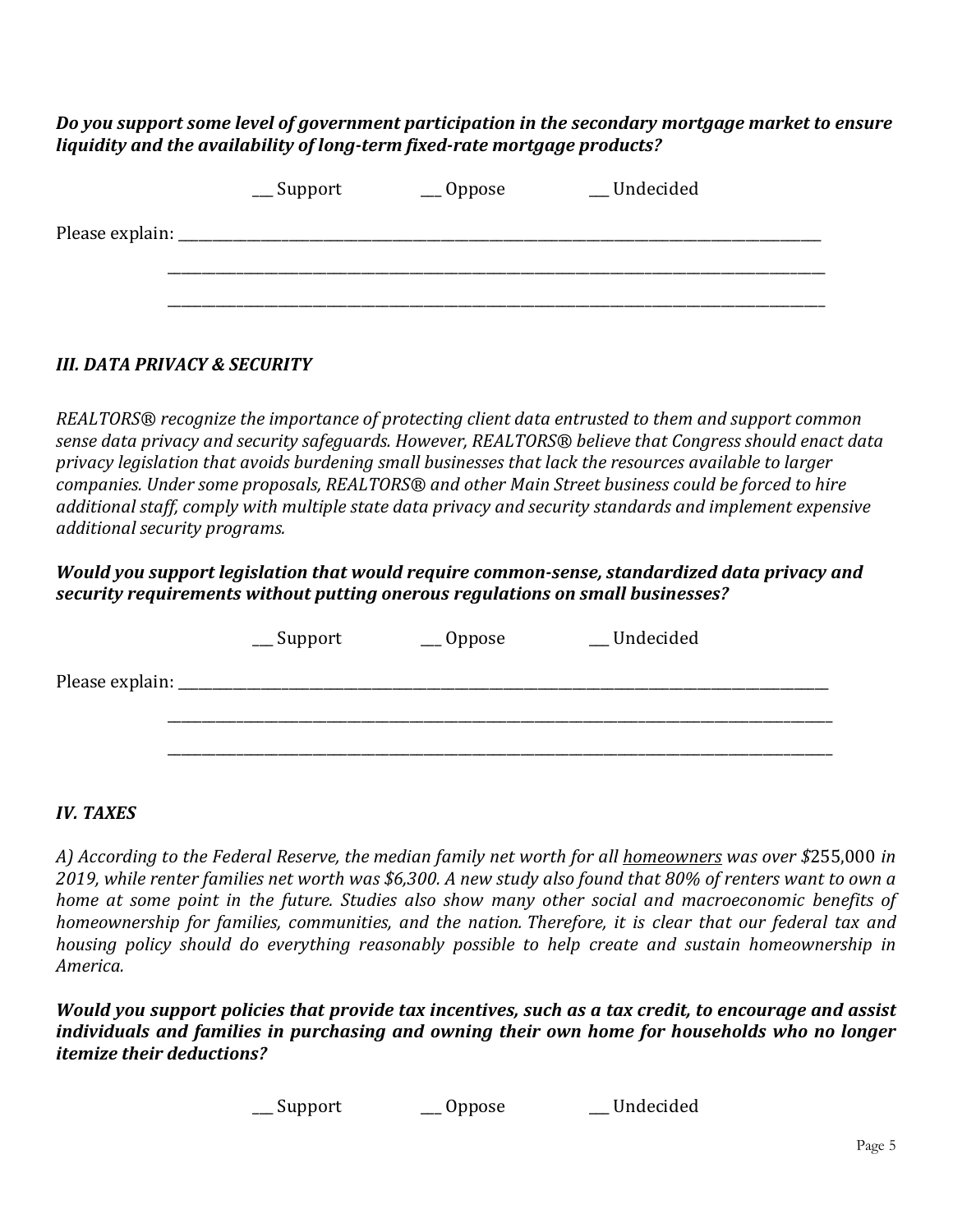| Please exp<br>$\ldots$ uill $\ldots$ |       |  |  |              |
|--------------------------------------|-------|--|--|--------------|
|                                      |       |  |  |              |
|                                      | _____ |  |  | ____________ |

*B) The Tax Cuts and Jobs Act placed a temporary (through 2025) \$10,000 limit on the deductibility of state and local taxes. The same limit applies for both joint tax returns and to single filers, creating an onerous marriage penalty. This cap, combined with limits on other itemized deductions and an increase in the standard deduction, directly and indirectly decreases the tax benefits of purchasing and owning a home. At a minimum, the marriage penalty should be alleviated and the limit be indexed for inflation.*

\_\_\_\_\_\_\_\_\_\_\_\_\_\_\_\_\_\_\_\_\_\_\_\_\_\_\_\_\_\_\_\_\_\_\_\_\_\_\_\_\_\_\_\_\_\_\_\_\_\_\_\_\_\_\_\_\_\_\_\_\_\_\_\_\_\_\_\_\_\_\_\_\_\_\_\_\_\_\_\_\_\_\_\_\_\_\_\_\_\_\_\_\_\_\_\_

## *Do you support eliminating the marriage penalty in the SALT cap by doubling the limit to \$20,000 for joint returns and also indexing the limit for future inflation?*

|                 | $\equiv$ Support | $\_\_$ Oppose | __Undecided |  |
|-----------------|------------------|---------------|-------------|--|
| Please explain: |                  |               |             |  |
|                 |                  |               |             |  |
|                 |                  |               |             |  |

*C) The Section 1031 like-kind exchange rules for real estate have been firmly fixed in the tax law since 1921, and for good reason. The like-kind exchange is a basic tool that allows capital to flow more freely among real estate investments, which facilitates commerce and supports economic growth and job creation.*

*Studies show that in contrast to the common view that replacement properties in a like-kind exchange are frequently disposed of in a subsequent exchange to potentially avoid capital gain indefinitely, a very high percent of properties acquired in such an exchange are disposed of through a taxable sale, resulting in higher taxes to the Treasury.* 

*Section 1031 is used by all sizes and types of real estate owners. Moreover, a recent survey of our members indicated that nearly 70 percent of REALTORS® have participated in a 1031 like-kind exchange over the past four years. Therefore, real estate investors and REALTORS® place a very high priority on retaining the current like-kind exchange rules.*

*While no legislation has been introduced in the current Congress to repeal or curtail 1031 like-kind exchanges, some candidates for federal office have indicated they support repealing or severely curtailing Section 1031. Would you support keeping this important provision in the tax code?*

|                 | __ Support | __ Oppose | Undecided |  |
|-----------------|------------|-----------|-----------|--|
| Please explain: |            |           |           |  |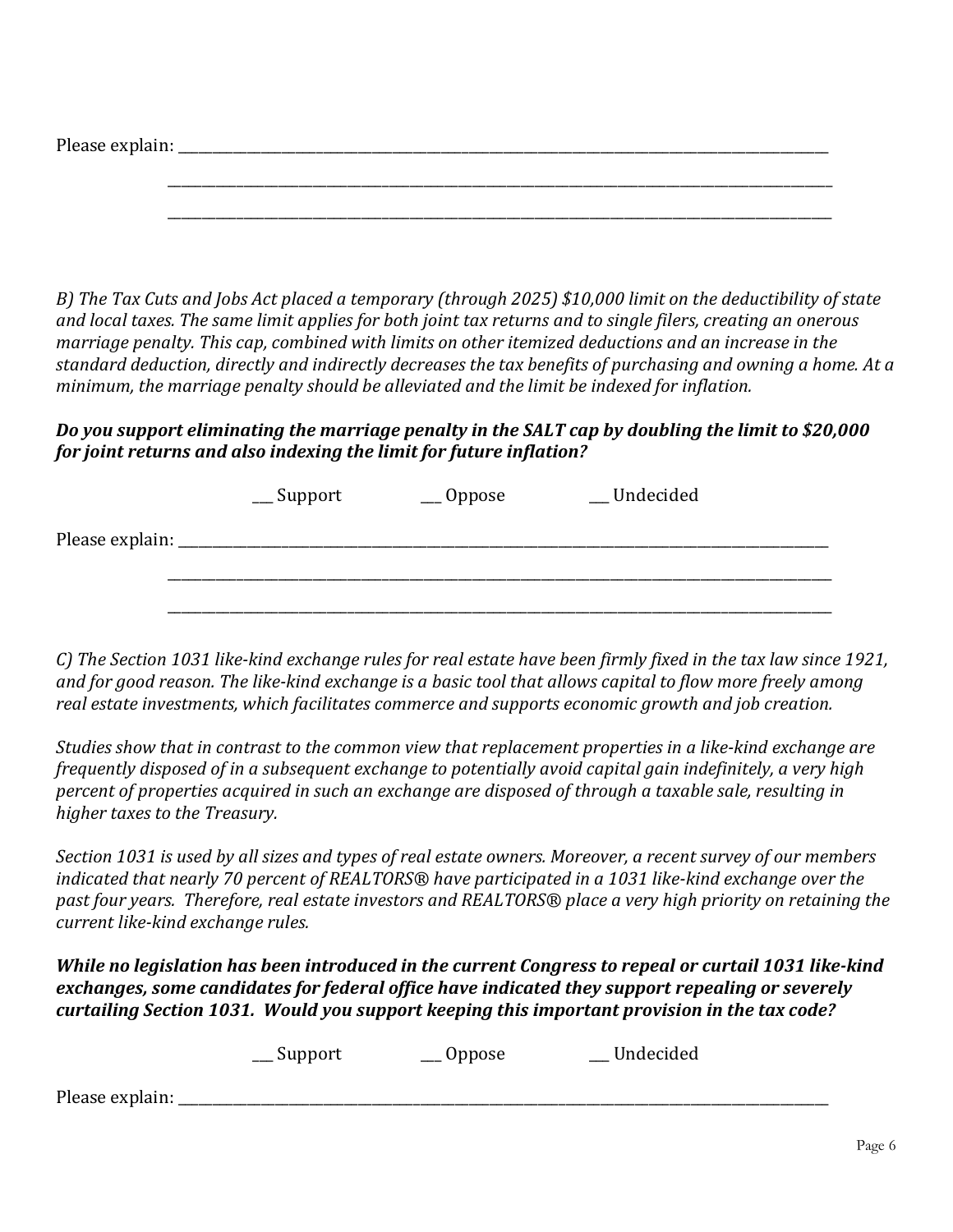*D) Under the American Taxpayer Relief Act (ATRA), enacted on January 2, 2013, long-term capital gains are taxed at a maximum rate of 15% for most individuals. However, for 2021 single individuals with taxable income of more than \$445,850 a year and couples with more than \$501,600 are subject to a 20% capital gains tax rate. (Long-term gains are gains on investment assets that are held for more than one year.) The depreciation recapture rate is presently 25% and did not change with ATRA. Over the past 30 years the capital gains tax rate has been as high as 49%. The current 15% rate (for most people), enacted in 2003, is the lowest that it has ever been.*

\_\_\_\_\_\_\_\_\_\_\_\_\_\_\_\_\_\_\_\_\_\_\_\_\_\_\_\_\_\_\_\_\_\_\_\_\_\_\_\_\_\_\_\_\_\_\_\_\_\_\_\_\_\_\_\_\_\_\_\_\_\_\_\_\_\_\_\_\_\_\_\_\_\_\_\_\_\_\_\_\_\_\_\_\_\_\_\_\_\_\_\_\_\_\_\_

\_\_\_\_\_\_\_\_\_\_\_\_\_\_\_\_\_\_\_\_\_\_\_\_\_\_\_\_\_\_\_\_\_\_\_\_\_\_\_\_\_\_\_\_\_\_\_\_\_\_\_\_\_\_\_\_\_\_\_\_\_\_\_\_\_\_\_\_\_\_\_\_\_\_\_\_\_\_\_\_\_\_\_\_\_\_\_\_\_\_\_\_\_\_\_\_

*Favorable capital gains tax rates provide a stimulus for owners who wish to sell appreciated property. These rates also provide something of a reward for those who take the risk of making capital investments. Lower rates relieve the so-called "lock-in" effect, which can make taxpayers less willing to sell property because of high tax costs associated with sales. Lower capital gains rates also help mitigate the portion of gains that arises from inflation. Low capital gains rates are especially important for those investors who are able to realize gains (and not losses) during times of economic slowdown.*

## *Some members of Congress and some candidates for federal office have indicated they support changing these rates as a source of revenue. Would you support changing capital gains rates?*

| Please explain: | $\equiv$ Support | $\_\_$ Oppose | _Undecided |  |
|-----------------|------------------|---------------|------------|--|
|                 |                  |               |            |  |
|                 |                  |               |            |  |

*E) The strong residential real estate market has helped keep our nation's economy afloat during the COVID-19 pandemic; however, this boon to our economy has been severely limited by the current shortage of homes available for purchase. If more residential housing were made available, there would be increased opportunity for Americans to access the wealth- building benefits of homeownership, and greater employment and economic activity for federal, state, and local economies. NAR supports a multi-pronged approach to incentivize the creation of more housing units. These could include a rehabilitation and commercial-to-residential tax credit, incentives to train and hire more residential construction workers, and even tax credit bonds to encourage local governments to speed up the approval of zoning and other decisions that result in the creation of more residential units.* 

### *Would you support legislation that would help increase housing supply?*

|                 | $\equiv$ Support | $\_\_$ Oppose | _ Undecided |  |
|-----------------|------------------|---------------|-------------|--|
| Please explain: |                  |               |             |  |
|                 |                  |               |             |  |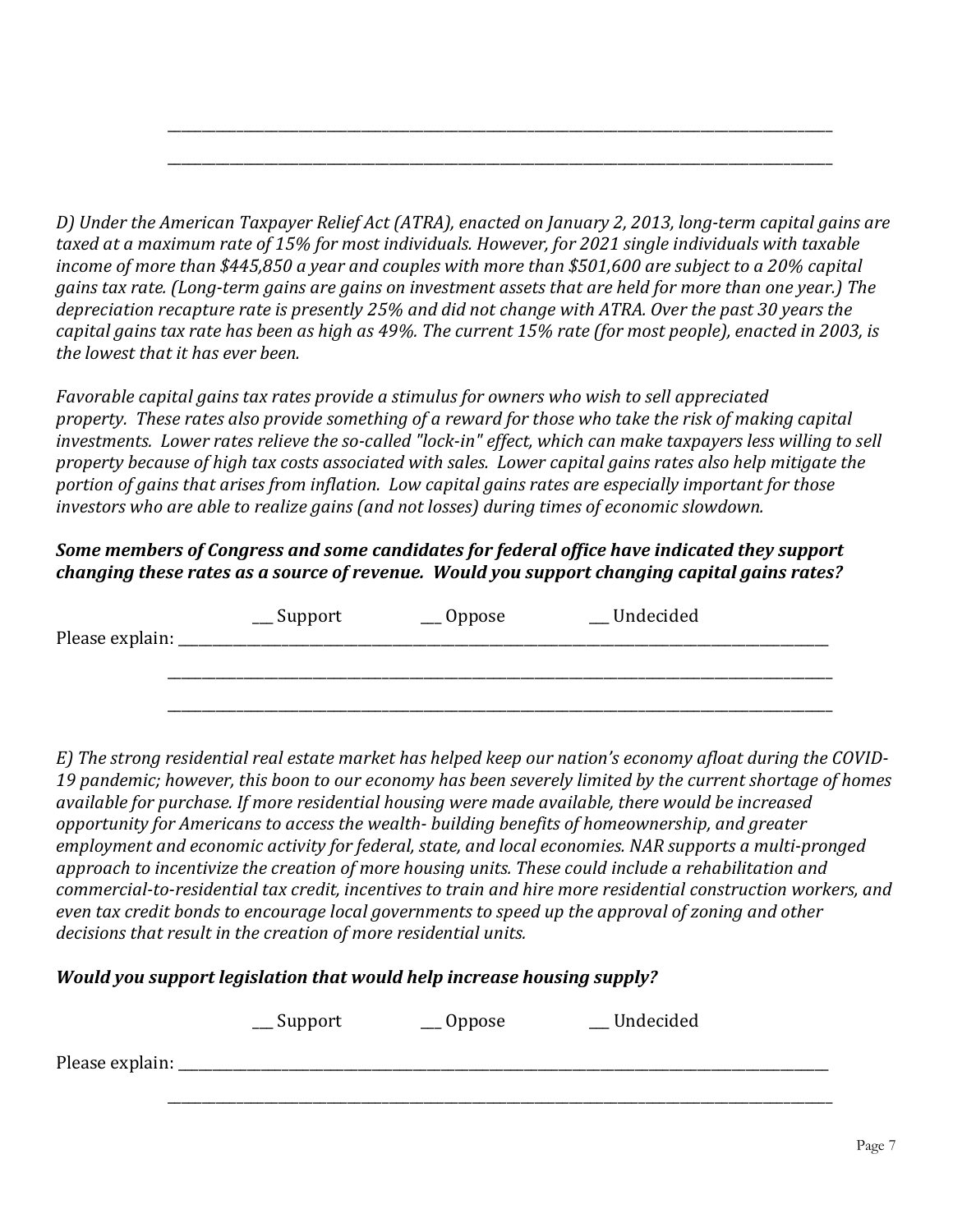#### **V. INFRASTRUCTURE**

*Infrastructure improvements have been shown to enhance property values by creating livable communities and enhancing economic vitality. Poorly maintained streets and traffic congestion impose extra costs throughout the local economy. Lack of high-speed internet in rural America proves challenging for these communities to remain competitive and connected. NAR supports investing in infrastructure and believes that funds should be sufficient to maintain the current physical condition and level of performance of highways and transit systems while making improvements to reduce congestion and foster economic growth.*

\_\_\_\_\_\_\_\_\_\_\_\_\_\_\_\_\_\_\_\_\_\_\_\_\_\_\_\_\_\_\_\_\_\_\_\_\_\_\_\_\_\_\_\_\_\_\_\_\_\_\_\_\_\_\_\_\_\_\_\_\_\_\_\_\_\_\_\_\_\_\_\_\_\_\_\_\_\_\_\_\_\_\_\_\_\_\_\_\_\_\_\_\_\_\_\_

#### *Would you support infrastructure policies and investments in infrastructure that have the purpose of maintaining and improving existing transit systems, and potentially developing new systems to foster economic growth?*

|                 | $\equiv$ Support | $\_\_$ Oppose | __Undecided |  |
|-----------------|------------------|---------------|-------------|--|
| Please explain: |                  |               |             |  |
|                 |                  |               |             |  |
|                 |                  |               |             |  |
|                 |                  |               |             |  |

#### **VII. FAIR HOUSING**

*A) NAR opposes discrimination in housing based on race, color, religion, sex, handicap, familial status sexual orientation, gender identity, and national origin. This policy is embodied in NAR's Code of Ethics. Currently, only half of the country has state or local laws prohibiting discrimination based on sexual orientation and gender identity. NAR's Code of Ethics requires REALTORS® to provide equal professional services without discrimination based on sexual orientation and gender identity.*

### *Would you support an amendment to the Fair Housing Act to prohibit discrimination based on sexual orientation and gender identity?*

|                 | $\equiv$ Support | $\_\_$ Oppose | __Undecided |  |
|-----------------|------------------|---------------|-------------|--|
| Please explain: |                  |               |             |  |
|                 |                  |               |             |  |
|                 |                  |               |             |  |
|                 |                  |               |             |  |

B) *As stewards of the right to own, use, and transfer private property, our livelihoods and businesses as REALTORS® depend upon an open housing market free from discrimination. Our economy, communities,*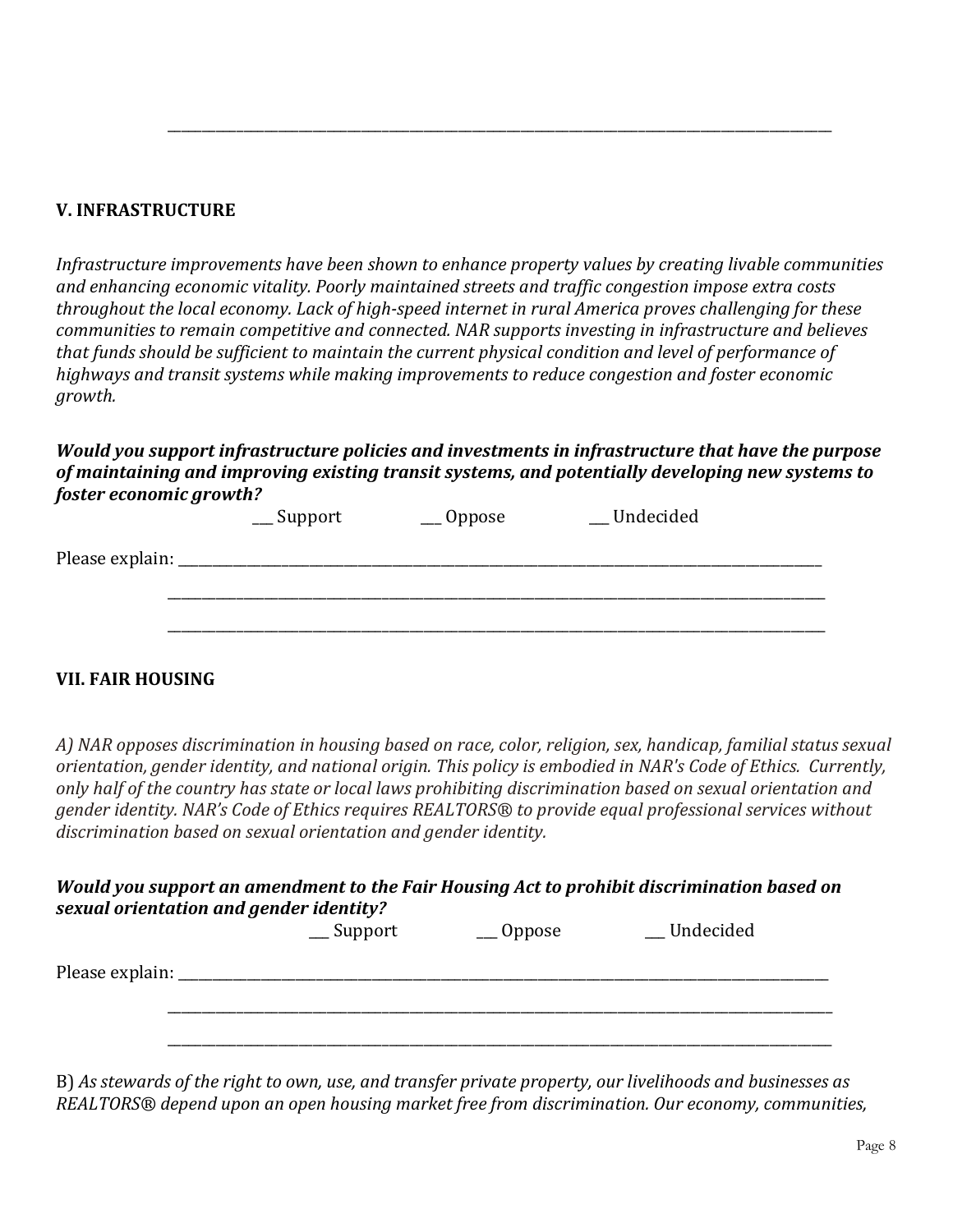*and the American people suffer when discrimination and segregation artificially constrain homeownership and limit the intergenerational wealth it builds. Yet, more than fifty years after passage of the Fair Housing Act, the homeownership rates for African Americans, Hispanics, and Asian Americans continues to lag behind that of White Americans. NAR is firmly committed to the enforcement of fair housing laws and to policies that remove historic and systemic barriers to homeownership for all qualified buyers.*

*Do you support policies aimed at closing the racial homeownership gap and expanding homeownership to traditionally underserved buyers, such as down payment assistance, increased funding for housing counseling, innovation in credit scoring and mortgage products, and foreclosure prevention?*

|                 | $\equiv$ Support | $\_\_$ Oppose | __Undecided |  |
|-----------------|------------------|---------------|-------------|--|
| Please explain: |                  |               |             |  |
|                 |                  |               |             |  |
|                 |                  |               |             |  |

#### **VII. Affordable Housing**

*REALTORS® strive to ensure that all Americans have the ability to reach the goal of homeownership, which is the centerpiece of the American Dream and the pathway to economic well-being and intergenerational wealth-building. Throughout the pandemic, the residential real estate market has had a positive economic impact on homeowners, communities and the nation. However, access to the residential real estate market has been severely limited by a record 50-year shortage of affordable homes available for purchase. If more residential housing is made available as part of our effort to improve the nation's infrastructure, opportunities to access the wealth building benefits of homeownership will increase alongside employment levels and economic activity. Indeed, a recent study estimates that the U.S. has developed an "underbuilding gap" of at least 5.5 million housing units over the last 20 years. This translates into a \$4.4 trillion underinvestment in housing. Even relatively modest steps taken now to reduce this gap will unleash tremendous economic activity and create millions of new jobs.*

*Would you support legislation like the Housing Supply and Affordability Act (S. 902/ H.R. 2126), which creates a Local Housing Policy Grant program for cities, states, tribes, and regional associations to enact pro-housing policies at the local level.*

|                 | $\equiv$ Support | $\_\_$ Oppose | __Undecided |  |
|-----------------|------------------|---------------|-------------|--|
| Please explain: |                  |               |             |  |
|                 |                  |               |             |  |
|                 |                  |               |             |  |